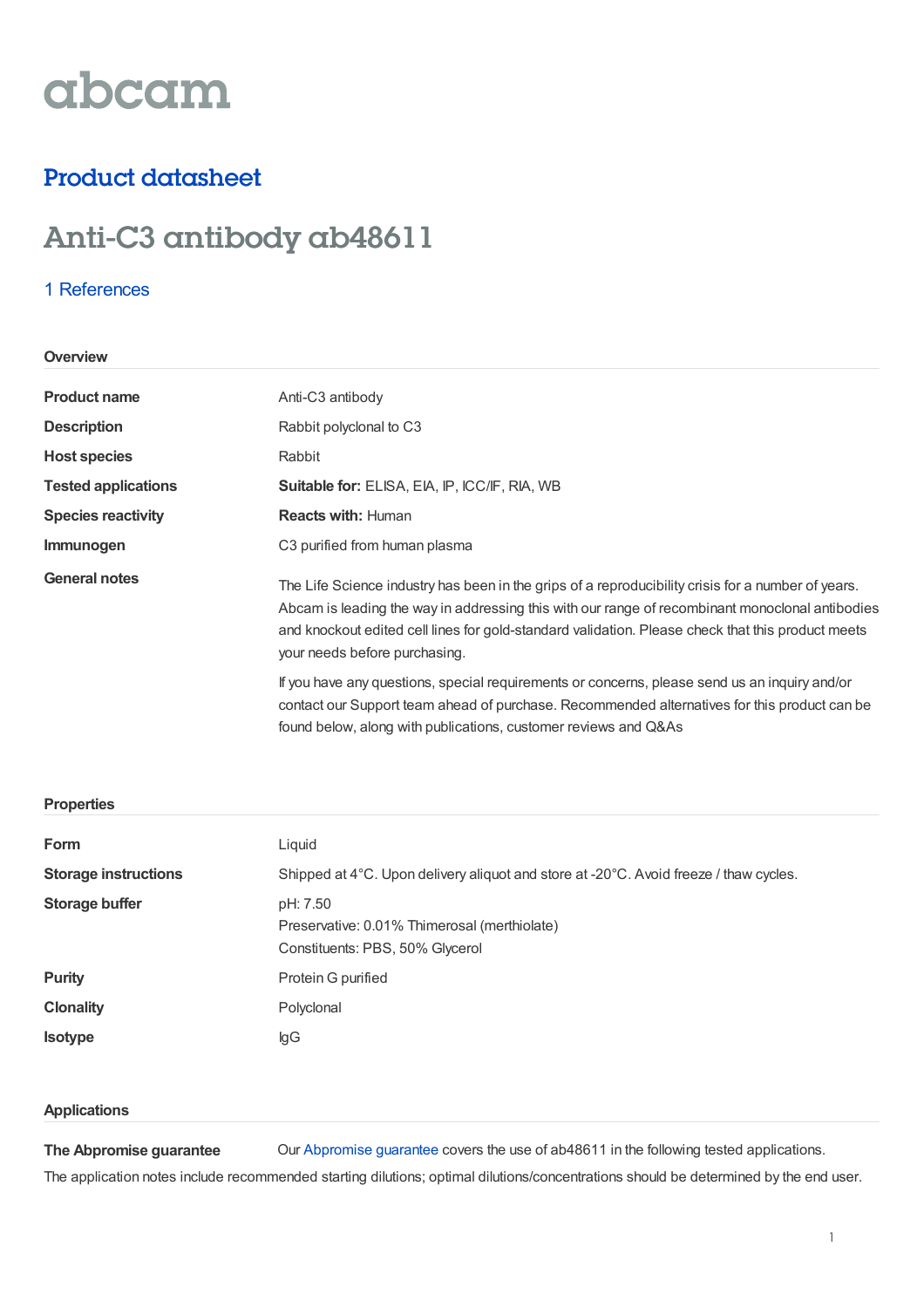| <b>Application</b> | <b>Abreviews</b> | <b>Notes</b>                             |
|--------------------|------------------|------------------------------------------|
| <b>ELISA</b>       |                  | Use at an assay dependent concentration. |
| <b>EIA</b>         |                  | Use at an assay dependent concentration. |
| IP                 |                  | Use at an assay dependent concentration. |
| <b>ICC/IF</b>      |                  | Use at an assay dependent concentration. |
| <b>RIA</b>         |                  | Use at an assay dependent concentration. |
| <b>WB</b>          |                  | Use at an assay dependent concentration. |

| <b>Target</b>                              |                                                                                                                                                                                                                                                                                                                                                                                                                                                                                                                                                                                                                                                                                                                                                                                                                                                                                                                                                                                                                                                                                                                                                                                                                                                                                                                                                                                                                                                                                                                                                                                                                                                                                                                                      |
|--------------------------------------------|--------------------------------------------------------------------------------------------------------------------------------------------------------------------------------------------------------------------------------------------------------------------------------------------------------------------------------------------------------------------------------------------------------------------------------------------------------------------------------------------------------------------------------------------------------------------------------------------------------------------------------------------------------------------------------------------------------------------------------------------------------------------------------------------------------------------------------------------------------------------------------------------------------------------------------------------------------------------------------------------------------------------------------------------------------------------------------------------------------------------------------------------------------------------------------------------------------------------------------------------------------------------------------------------------------------------------------------------------------------------------------------------------------------------------------------------------------------------------------------------------------------------------------------------------------------------------------------------------------------------------------------------------------------------------------------------------------------------------------------|
| <b>Function</b>                            | C3 plays a central role in the activation of the complement system. Its processing by C3<br>convertase is the central reaction in both classical and alternative complement pathways. After<br>activation C3b can bind covalently, via its reactive thioester, to cell surface carbohydrates or<br>immune aggregates.<br>Derived from proteolytic degradation of complement C3, C3a anaphylatoxin is a mediator of local<br>inflammatory process. It induces the contraction of smooth muscle, increases vascular<br>permeability and causes histamine release from mast cells and basophilic leukocytes.                                                                                                                                                                                                                                                                                                                                                                                                                                                                                                                                                                                                                                                                                                                                                                                                                                                                                                                                                                                                                                                                                                                            |
| <b>Tissue specificity</b>                  | Plasma.                                                                                                                                                                                                                                                                                                                                                                                                                                                                                                                                                                                                                                                                                                                                                                                                                                                                                                                                                                                                                                                                                                                                                                                                                                                                                                                                                                                                                                                                                                                                                                                                                                                                                                                              |
| <b>Involvement in disease</b>              | Defects in C3 are the cause of complement component 3 deficiency (C3D) [MIM:120700]. A rare<br>defect of the complement classical pathway. Patients develop recurrent, severe, pyogenic<br>infections because of ineffective opsonization of pathogens. Some patients may also develop<br>autoimmune disorders, such as arthralgia and vasculitic rashes, lupus-like syndrome and<br>membranoproliferative glomerulonephritis.<br>Genetic variation in C3 is associated with susceptibility to age-related macular degeneration type<br>9 (ARMD9) [MIM:611378]. ARMD is a multifactorial eye disease and the most common cause of<br>irreversible vision loss in the developed world. In most patients, the disease is manifest as<br>ophthalmoscopically visible yellowish accumulations of protein and lipid that lie beneath the retinal<br>pigment epithelium and within an elastin-containing structure known as Bruch membrane.<br>Defects in C3 are a cause of susceptibility to hemolytic uremic syndrome atypical type 5 (AHUS5)<br>[MIM:612925]. An atypical form of hemolytic uremic syndrome. It is a complex genetic disease<br>characterized by microangiopathic hemolytic anemia, thrombocytopenia, renal failure and<br>absence of episodes of enterocolitis and diarrhea. In contrast to typical hemolytic uremic<br>syndrome, atypical forms have a poorer prognosis, with higher death rates and frequent<br>progression to end-stage renal disease. Note=Susceptibility to the development of atypical<br>hemolytic uremic syndrome can be conferred by mutations in various components of or regulatory<br>factors in the complement cascade system. Other genes may play a role in modifying the<br>phenotype. |
| <b>Sequence similarities</b>               | Contains 1 anaphylatoxin-like domain.<br>Contains 1 NTR domain.                                                                                                                                                                                                                                                                                                                                                                                                                                                                                                                                                                                                                                                                                                                                                                                                                                                                                                                                                                                                                                                                                                                                                                                                                                                                                                                                                                                                                                                                                                                                                                                                                                                                      |
| <b>Post-translational</b><br>modifications | C3b is rapidly split in two positions by factor I and a cofactor to form iC3b (inactivated C3b) and<br>C3f which is released. Then iC3b is slowly cleaved (possibly by factor I) to form C3c (beta chain +<br>alpha' chain fragment 1 + alpha' chain fragment 2), C3dg and C3f. Other proteases produce other<br>fragments such as C3d or C3g.                                                                                                                                                                                                                                                                                                                                                                                                                                                                                                                                                                                                                                                                                                                                                                                                                                                                                                                                                                                                                                                                                                                                                                                                                                                                                                                                                                                       |